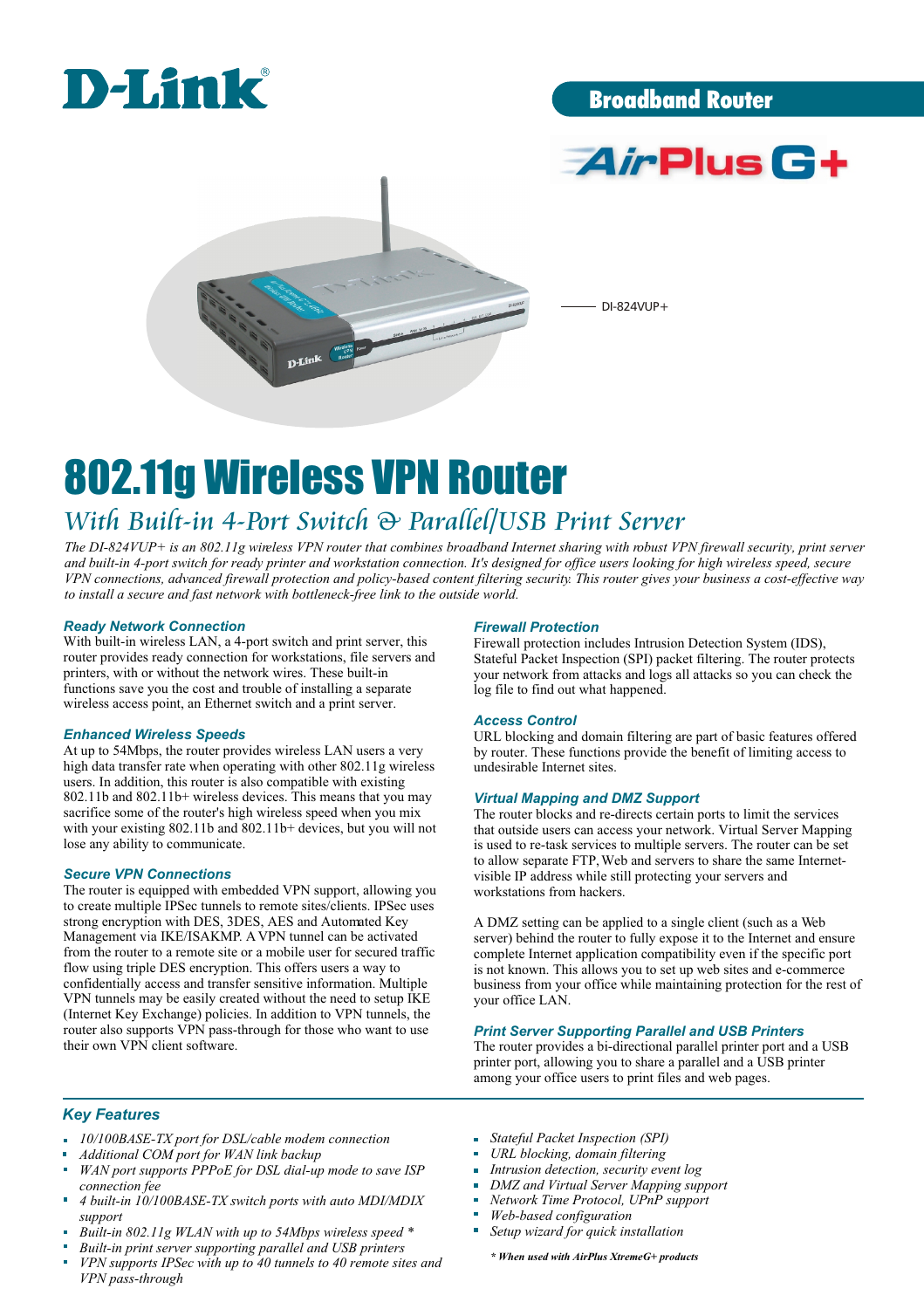# *DI-824VUP+*

# *Technical Specifications*

### *Hardware*

- **WAN Ports**
- 10/100BASE-TX port for connection to DSL/cable modem, supporting "Always-on" (bridged) and PPPoE for DSL dial-up
- RS-232 COM port for ISDN/analog modem backup

#### **LAN Ports**

4 10/100BASE-TX ports with auto MDI/MDIX

#### **WLAN**

802.11g standard

#### **Printer Ports**

- Bi-directional parallel port
- USB 1.1 port

#### **LED indicators**

- Power
- Status
- WAN Activity
- LAN Activity
- Printer

#### *Software*

#### **Stateful Packet Inspection (SPI)**

- IP Address and Port Number
- Packet Count and Byte Count
- Sequence and Acknowledgement Number
- Timestamps
- Payload Modification History
- Dynamic Association

#### **Comprehensive Logging**

- Filtering activity: logs rejected internal and external connection requests - Session tracking activity: logs all session creation and termination information
- Intrusion detection activity: log information about outside attack

#### **NAT**

- IP Network Address Translation
- Traditional IP Network Translation
- Protocol Complications with IP Network Address Translation
- DHCP server and client support
- Subnet mask class A, B, and C
- DHCP server class C (1 to 254 clients)

#### **NAT Application Level Gateway**

- H.323 Protocol Suite
- File Transfer Protocol (FTP)
- Session Initiation Protocol (SIP)
- Session Description Protocol (SDP)
- Real-Time Transport Protocol (RTP)
- Internet Relay Chat (IRC)
- Multiple Gaming Protocol

#### **VPN Pass-through Support**

- PPTP pass-through
- L2TP pass-through
- IPSec pass-through

#### **Advanced VPN Support**

- Authentication transform: MD5 and SHA-1
- Encryption transform: Null, DES, 3DES
- Remote access VPN (up to 40 VPN tunnels)

#### **Routing Support**

#### - Static Route

- Dynamic Route
- RIP-1, RIP-2
- IP Alias
- IP Multicast
- UDP, TCP, ICMP, ARP

#### **Firewall & Access Control**

- Access-list control and rules
- Stateful Packet Inspection (SPI)
- Domain filtering
- URL filtering
- Packet filtering
- Ping of Death prevention
- IP spoofing
- Intrusion Detection
- Security event log

#### **Print Server Support**

- Windows 95, 98, ME, 2000, XP, NT
- MacOS

#### **Configuration and Management**

- Web-based Utilities
- UPnP support

#### *Built-in Wireless LAN*

#### **Data Rates**

- 802.11g: up to 54Mbps (6/9/12/18/24/36/48/54Mbps)

Broadband Router

- 802.11b+: up to 22Mbps - 802.11b: up to 11Mbps (1/2/5.5/11Mbps)
- 

#### **RF Frequency Range**  2.4 to 2.4835 GHz

#### **Operating Channels**

- 1 to 11 channels (North America)
- 1 to 13 channels (General Europe)

#### **Antenna**

Built-in 2dBi Gain diversity patch antenna

#### **Transmit Output Power**

- 802.11b: 16dBm (typical)
- 802.11g: 14dBm (typical)

#### **Receive Sensitivity (for 802.11b)**

(typically @PER < 8% packet size 1024 @ 25 °C +/- 5 °C)

- 22Mbps (PBCC): -80dBm
- 11Mbps (PBCC): -85dBm
- 11Mbps (CCK): -84 dBm
- 5.5Mbps (CCK): -87 dBm
- 2Mbps (QPSK): -90 dBm - 1Mbps (BPSK): -92 dBm
- 

 $-54$ Mbps (OFDM):  $-71$  dBm - 48Mbps (OFDM): -72 dBm - 36Mbps (OFDM): -77 dBm - 24Mbps (OFDM): -80 dBm - 12Mbps (OFDM): -86 dBm - 9Mbps (OFDM): -87 dBm - 6Mbps (OFDM): -89 dBm

**Operating Range \*** - Indoors: 100 meters (328 feet) - Outdoors: 400 meters (1,312 feet) *\* Environmental factors may adversely affect range*

- Through external power adapter

*Physical & Environmental*

192 x 118 x 31 mm (device only)

320 grams (device only) **Operating Temperature**

**Storage Temperature**

5% to 95% non-condensing

**Power** - DC 5V 2.5A

**Weight**

 $0^\circ$  to 55  $^\circ$ C

-20 $^{\circ}$  to 70  $^{\circ}$ C **Humidity**

**Emission (EMI)** - FCC Class B - CE Class B

**Dimensions**

#### **Receive Sensitivity (for 802.11g)** (typically @PER < 8% packet size 1024 @ 25 °C +/- 5 °C)